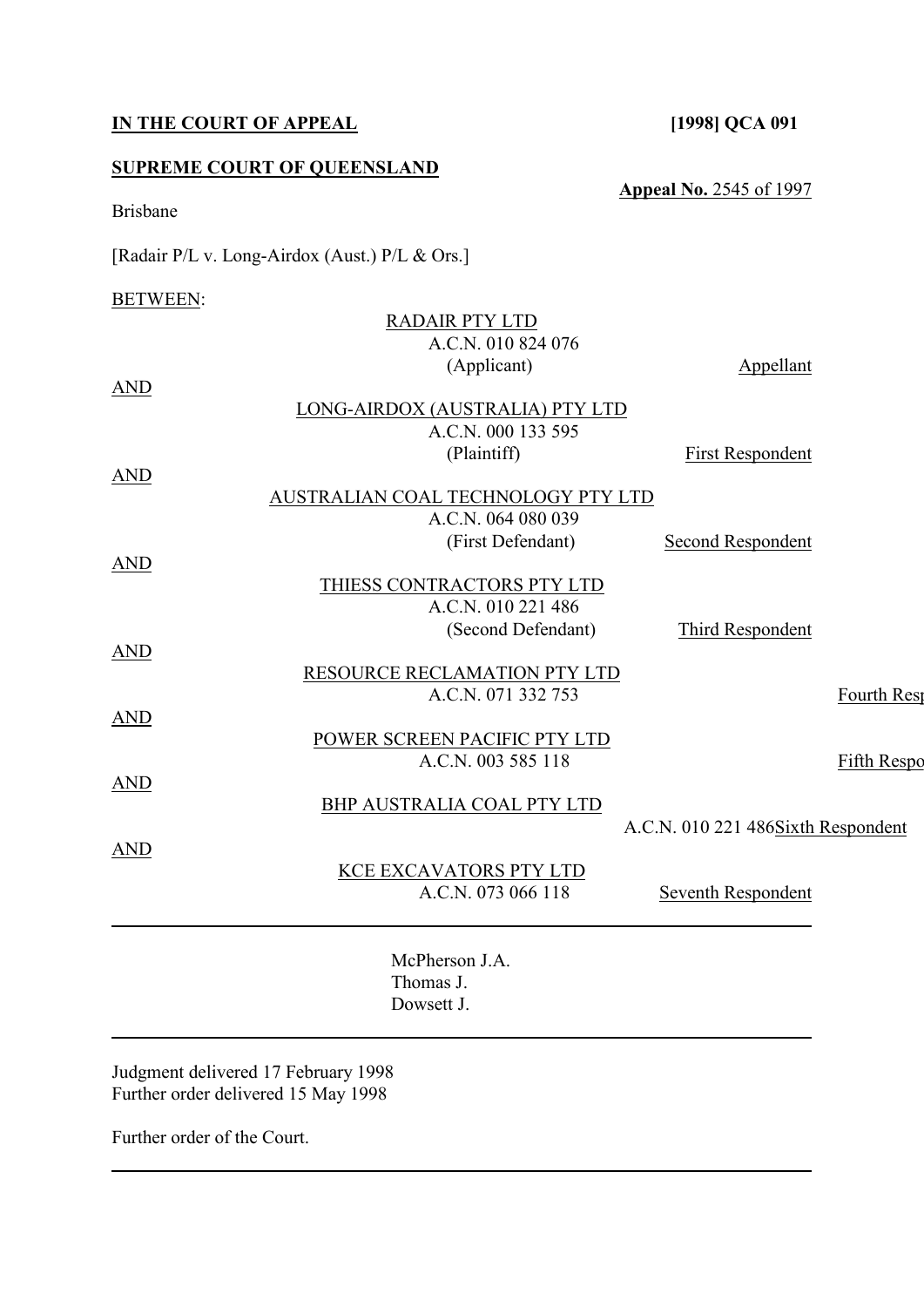**ORDERS:**

- **1. AS TO THE MONEYS IN COURT IN THE ACTION COMMENCED BY PLAINT NO. 140 OF 1996 IN THE DISTRICT COURT AT MACKAY, IT IS DECLARED THAT ONLY SUCH PERSONS AS HAVE GIVEN TO BHP AUSTRALIA COAL PTY. LTD. NOTICES OF CLAIM OF CHARGE PURSUANT TO AND IN ACCORDANCE WITH S.10 OF THE**  *SUBCONTRACTORS' CHARGES ACT* **1974 AND OTHERWISE HAVE ESTABLISHED OR SUBSEQUENTLY ESTABLISH THEIR ENTITLEMENT THERETO, ARE ENTITLED TO CHARGES OVER SUCH MONEYS PURSUANT TO THE SAID** *ACT***.**
- **2. AS TO THE MONEYS IN COURT IN THE ACTION COMMENCED BY PLAINT NO. 145 OF 1996 IN THE DISTRICT COURT AT MACKAY, IT IS DECLARED THAT ONLY SUCH PERSONS AS HAVE GIVEN TO BHP AUSTRALIA COAL PTY. LTD. NOTICES OF CLAIM OF CHARGE PURSUANT TO AND IN ACCORDANCE WITH S.10 OF THE**  *SUBCONTRACTORS' CHARGES ACT* **1974 AND OTHERWISE HAVE ESTABLISHED OR SUBSEQUENTLY ESTABLISH THEIR ENTITLEMENT THERETO ARE ENTITLED TO CHARGES OVER SUCH MONEYS PURSUANT TO THE SAID** *ACT***.**
- **3. AS CONCERNS THE SAID ACTIONS, ORDER THAT THE ORDER FOR CONSOLIDATION MADE ON 20 FEBRUARY 1997 BE SET ASIDE AND THAT THOSE ACTIONS BE REMITTED TO THE DISTRICT COURT AT MACKAY.**
- **4. FURTHER ORDER THAT THE MONEYS PAID INTO COURT BY BHP AUSTRALIA COAL PTY. LTD. IN THE SAID ACTIONS BE PAID TO THE REGISTRAR OF THE SAID DISTRICT COURT TO ABIDE THE ORDER OF THAT COURT.**
- **5. FURTHER ORDER THAT ALL OTHER ORDERS MADE ON 20 FEBRUARY 1997 OR THEREAFTER IN CONNECTION WITH THE CONSOLIDATED ACTION BE SET ASIDE INSOFAR AS THEY CONCERN THE SAID ACTIONS.**
- **6. THE ORDER AS TO COSTS MADE BELOW IS SET ASIDE AS BETWEEN THE APPELLANT AND THE RESPONDENTS.**
- **7. THE FIRST RESPONDENT IS ORDERED TO PAY THE APPELLANT'S COSTS OF THE APPEAL.**
- **8. THE FIRST RESPONDENT IS ORDERED TO PAY THE APPELLANT'S COSTS OF THE PROCEEDINGS BELOW.**
- **9. THE FIRST RESPONDENT IS TO HAVE A CERTIFICATE PURSUANT TO THE** *APPEAL COSTS FUND ACT* **1973**.
- **CATCHWORDS: BUILDING AND ENGINEERING CONTRACTS subcontractor's charges - construction of s. 5(3) of the** *Subcontractor's Charges Act 1974* **- whether order for consolidation of actions should be set aside.**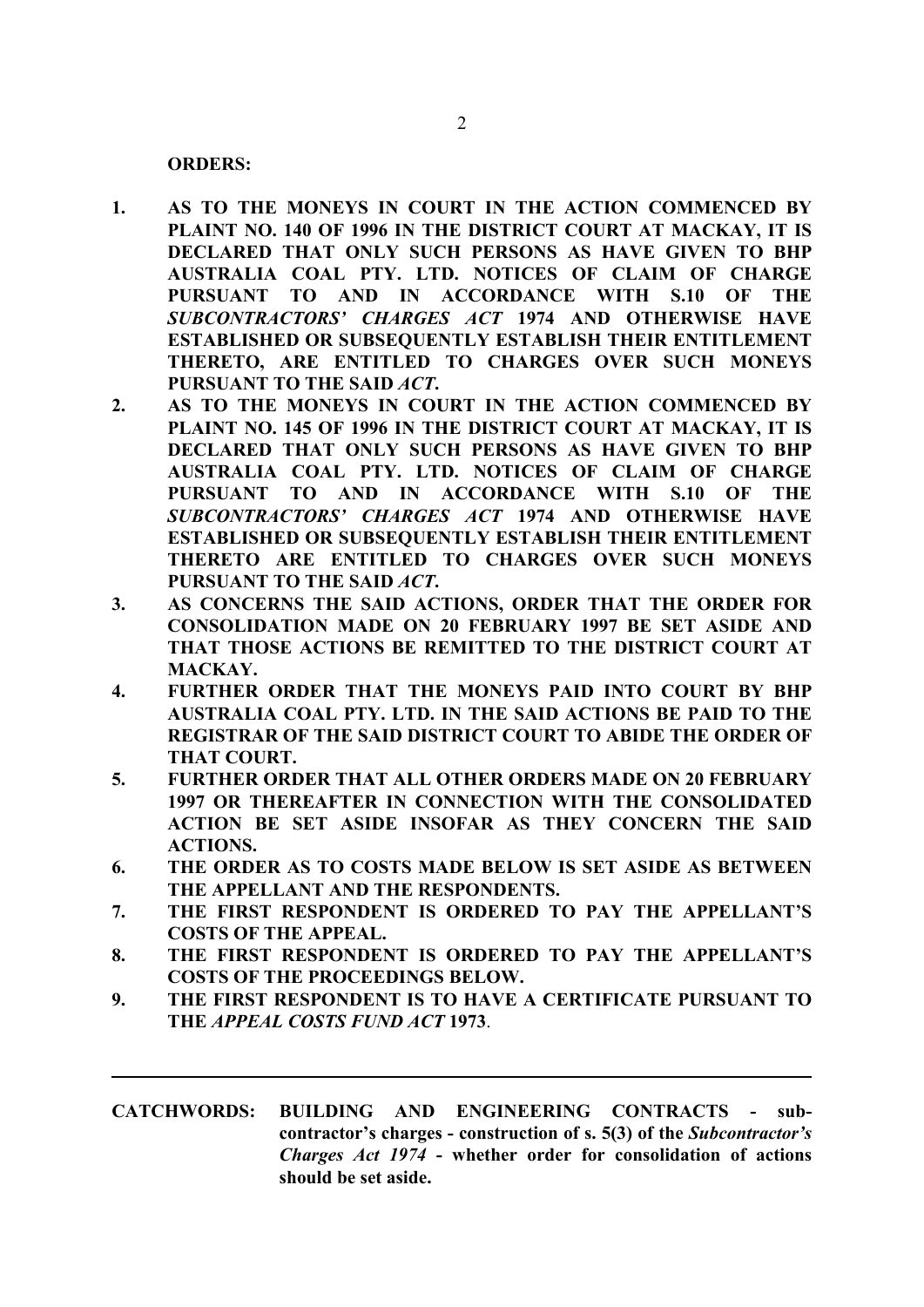|               | <i>Hewitt Nominees v The Commissioner for Railways</i> [1979] Qd R 256<br>Hamilton Australia Pty Ltd v Milson Projects Pty Ltd [1997] 2 Qd R<br>355.                                                                                                                                                                                               |
|---------------|----------------------------------------------------------------------------------------------------------------------------------------------------------------------------------------------------------------------------------------------------------------------------------------------------------------------------------------------------|
|               | In Re Williams, ex parte The Official Assignee (1899) 17 NZLR 712<br>Stapleton v F.T.S. O'Donnell Griffin & Co (Q) Pty Ltd (1961) 108<br><b>CLR 106.</b>                                                                                                                                                                                           |
| Counsel:      | Mr D Gore Q.C, with him Mr M Williams for the appellant.<br>Mr S Doyle, with him Mr M. Daubney for the first respondent                                                                                                                                                                                                                            |
| Solicitors:   | Macrossan $\&$ Amiet for the appellant<br>Russell $& Co.$ for the first respondent<br>Duells for the second respondent<br>McCullough Robertson for the third respondent<br>Fourth respondent - unrepresented<br>Fifth respondent - unrepresented<br>Allen Allen $&$ Hemsley for the sixth respondent<br>Grant & Simpson for the seventh respondent |
| Hearing date: | 4 December 1997                                                                                                                                                                                                                                                                                                                                    |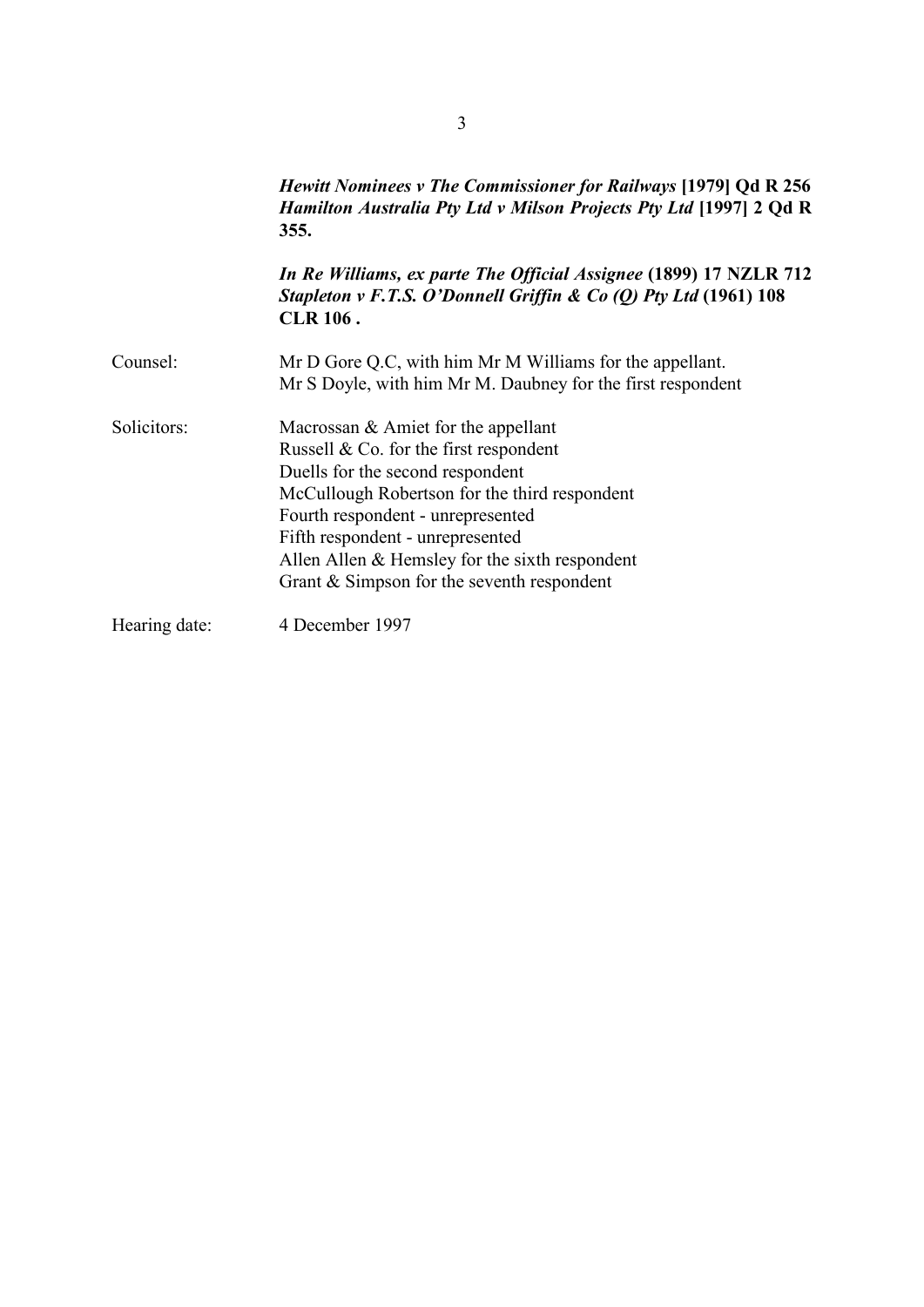#### **IN THE COURT OF APPEAL**

## **SUPREME COURT OF QUEENSLAND**

**Appeal No.** 2545 of 1997

## Brisbane

Before McPherson J.A. Thomas J. Dowsett J.

[Radair P/L v. Long-Airdox (Aust.) P/L & Ors.]

#### BETWEEN:

| <b>RADAIR PTY LTD</b>             |                                    |                                                                                                                                                       |
|-----------------------------------|------------------------------------|-------------------------------------------------------------------------------------------------------------------------------------------------------|
| A.C.N. 010 824 076                |                                    |                                                                                                                                                       |
| (Applicant)                       | Appellant                          |                                                                                                                                                       |
|                                   |                                    |                                                                                                                                                       |
|                                   |                                    |                                                                                                                                                       |
| A.C.N. 000 133 595                |                                    |                                                                                                                                                       |
| (Plaintiff)                       | <b>First Respondent</b>            |                                                                                                                                                       |
|                                   |                                    |                                                                                                                                                       |
|                                   |                                    |                                                                                                                                                       |
| A.C.N. 064 080 039                |                                    |                                                                                                                                                       |
| (First Defendant)                 | <b>Second Respondent</b>           |                                                                                                                                                       |
|                                   |                                    |                                                                                                                                                       |
| THIESS CONTRACTORS PTY LTD        |                                    |                                                                                                                                                       |
| A.C.N. 010 221 486                |                                    |                                                                                                                                                       |
| (Second Defendant)                | Third Respondent                   |                                                                                                                                                       |
|                                   |                                    |                                                                                                                                                       |
|                                   |                                    |                                                                                                                                                       |
| A.C.N. 071 332 753                |                                    | Fourth Rest                                                                                                                                           |
|                                   |                                    |                                                                                                                                                       |
| POWER SCREEN PACIFIC PTY LTD      |                                    |                                                                                                                                                       |
| A.C.N. 003 585 118                |                                    | <b>Fifth Respo</b>                                                                                                                                    |
|                                   |                                    |                                                                                                                                                       |
| <b>BHP AUSTRALIA COAL PTY LTD</b> |                                    |                                                                                                                                                       |
|                                   | A.C.N. 010 221 486Sixth Respondent |                                                                                                                                                       |
|                                   |                                    |                                                                                                                                                       |
| <b>KCE EXCAVATORS PTY LTD</b>     |                                    |                                                                                                                                                       |
| A.C.N. 073 066 118                | Seventh Respondent                 |                                                                                                                                                       |
|                                   |                                    |                                                                                                                                                       |
|                                   |                                    |                                                                                                                                                       |
|                                   |                                    | LONG-AIRDOX (AUSTRALIA) PTY LTD<br>AUSTRALIAN COAL TECHNOLOGY PTY LTD<br>RESOURCE RECLAMATION PTY LTD<br><b>REASONS FOR FURTHER ORDER - THE COURT</b> |

**Judgment delivered 17 February 1998 Further order delivered 15 May 1998**

On 17 February 1998 the Court published its judgment in this matter, proposing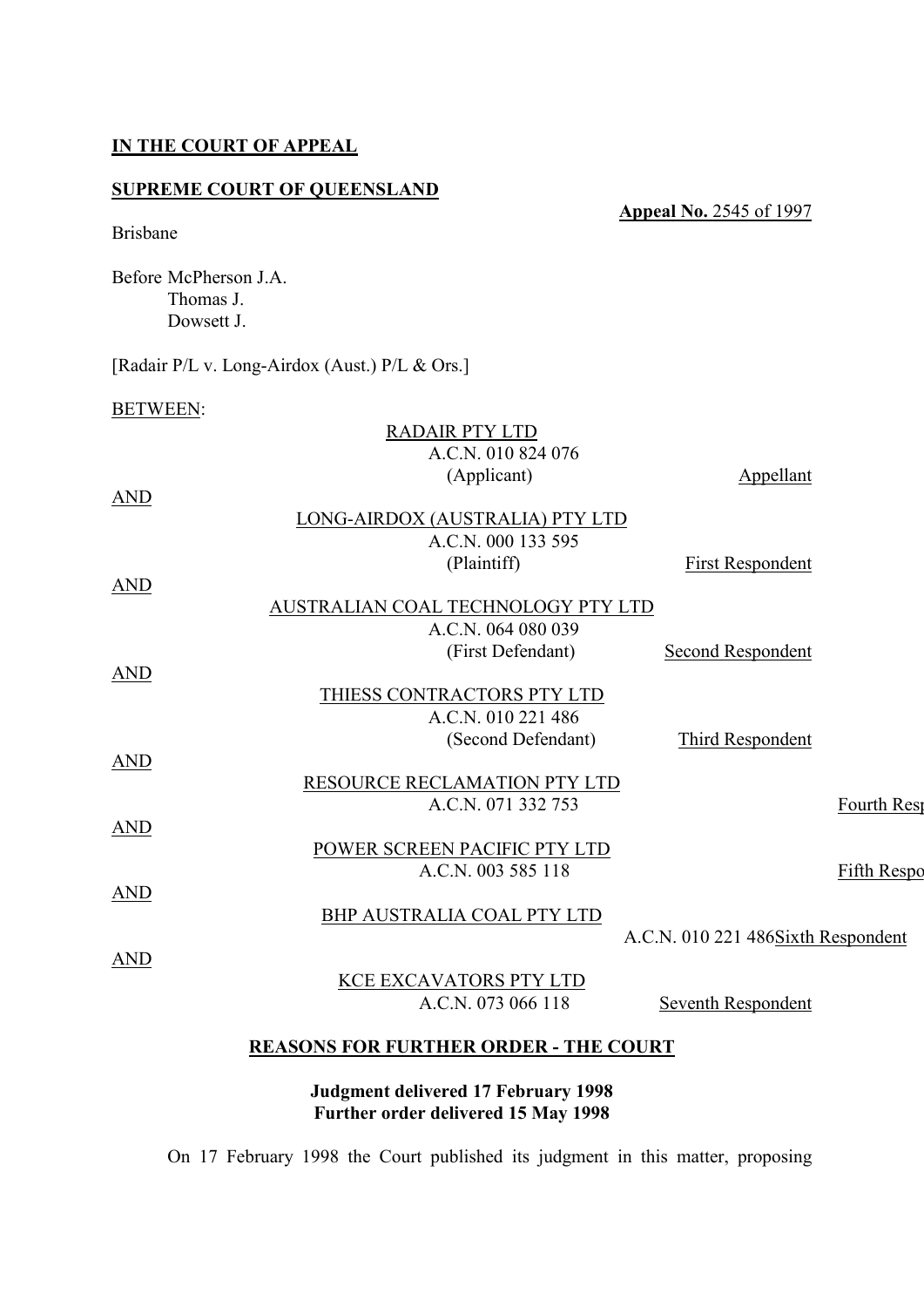certain orders, but inviting the parties to make further submissions as to those proposed orders and as to costs should they be so minded. They have done so. That judgment disposed of a point of construction of the *Subcontractors Charges Act* 1974, which was the primary point argued at the hearing of the appeal. In preparing our reasons, we had assumed that the resolution of that matter would result in the parties being able to agree as to the appropriate orders. In particular, we assumed that there were no other matters in dispute between Radair and Long-Airdox. However Long-Airdox asserts that this is not the case.

As outlined in the earlier reasons, there are on foot five actions in which the various plaintiffs seek to recover money and enforce charges in connection with the project in question. Radair is a plaintiff in two such actions, 140 and 145 of 1996 in the District Court at Mackay. In the first of these, Radair seeks to recover \$77,646.58 as moneys owing by Resource Reclamation pursuant to a contract and also to enforce charges under the *Act*  against moneys payable by BHP Coal to Thiess and by Thiess to ACT. In that action Radair also claims other charges which are not relevant for present purposes. Radair has recovered judgment against Resource Reclamation for \$59,225.82. It is not clear whether Radair accepts this amount as being the total owed to it or whether it seeks to maintain some or all of the balance of its original claim. Pursuant to the *Act*, BHP Coal has paid into court the sum of \$77,646.58 from moneys otherwise payable to Thiess. As far as we can determine, no party to that action disputes Radair's entitlement to a charge on the money to the extent of any amount owed by Resource Reclamation, but it appears that Radair has not yet formally proven its entitlement to such a charge. Further, we do not know whether BHP Coal and Thiess accept that judgment as binding upon them for the purposes of the claim of charge.

In Action 145 of 1996, Radair seeks to recover \$115,828.59 as moneys owing by ACT

3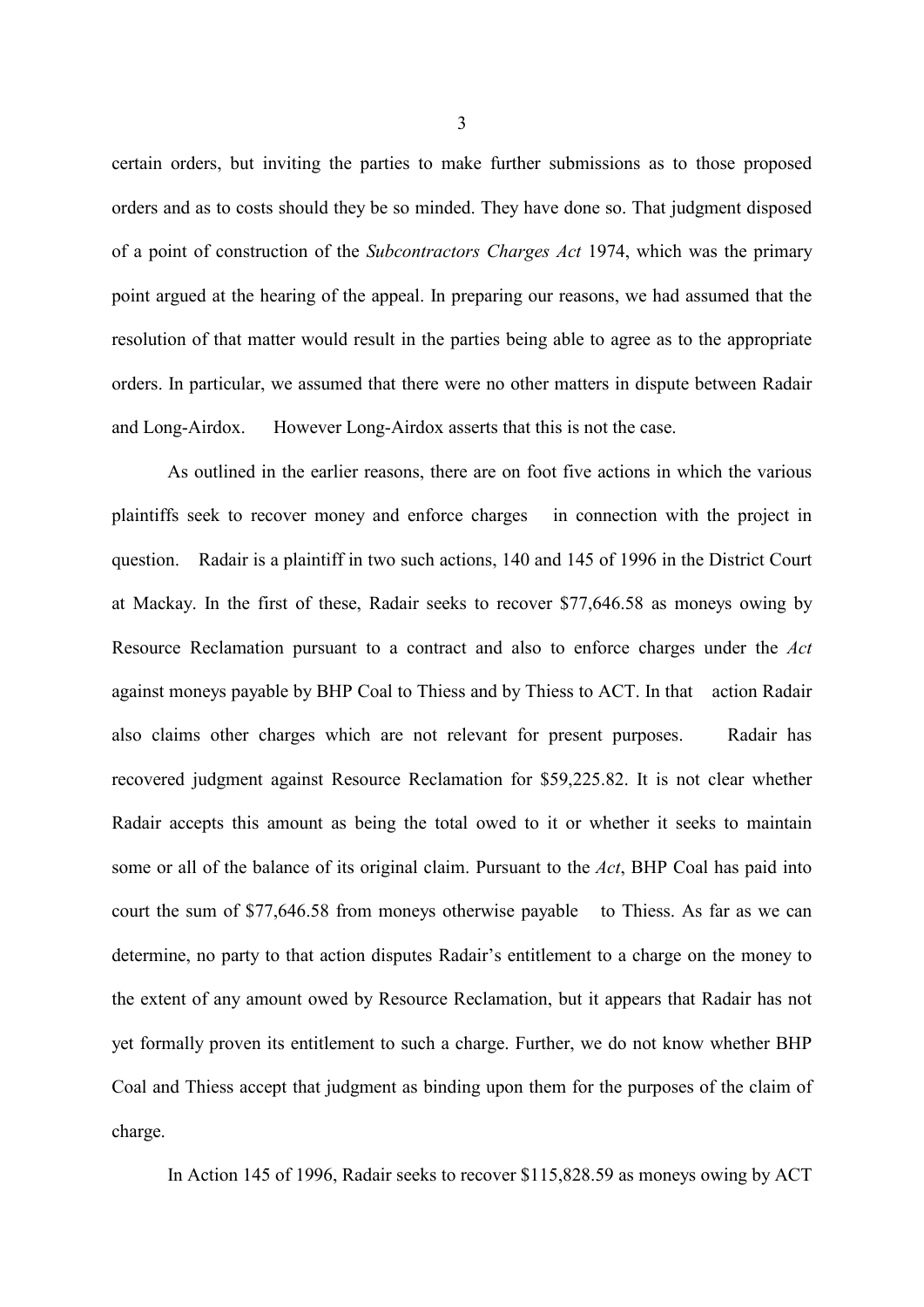pursuant to a contract and also seeks to enforce charges under the *Act* against moneys payable by BHP Coal to Thiess and by Thiess to ACT. Radair has not yet established its claim against any party and as we understand it, accepts the need to do so. BHP Coal has paid into court the amount of \$115,828.59 from moneys otherwise payable to Thiess.

In addition to the moneys paid into court by BHP Coal, Thiess has paid in the sum of \$295,617.04 from moneys otherwise payable to ACT. This is said to be the total amount payable by Thiess to ACT and has been paid into court in respect of all five actions. It is the only sum available to meet the various charges claimed in these actions, other than the funds paid in by BHP Coal. The various claimants, apart from Radair, are Long-Airdox, Resource Reclamation and KCE. The moneys paid in by BHP Coal are sufficient to satisfy Radair's claims, and no other party has given notice of claim of charge in respect of those funds. Thus, subject to Radair establishing its claims, the moneys in court will be sufficient to satisfy them. In Action 140 of 1996, the only other parties interested in the moneys paid in by BHP Coal are BHP Coal, Thiess and Resource Reclamation, although neither BHP Coal nor Resource Reclamation seems to have much remaining interest. In Action 145 of 1997, the other interested parties are BHP Coal, Thiess and ACT.

Long-Airdox submits that it should be permitted to intervene in those actions to challenge Radair's claims. *Prima facie,* there is no reason why Long-Airdox should be allowed to do so. It asserts that if Radair fails to any extent in its claims to charges over the moneys paid into court by BHP Coal, additional moneys will become payable to Thiess. No doubt, this is correct. It is further submitted that this would lead to there being additional funds available to meet Long-Airdox's claim in Action 9384 of 1996 in which it sues ACT for moneys payable to it pursuant to a contract and also seeks to enforce a charge over moneys payable by Thiess to ACT.

4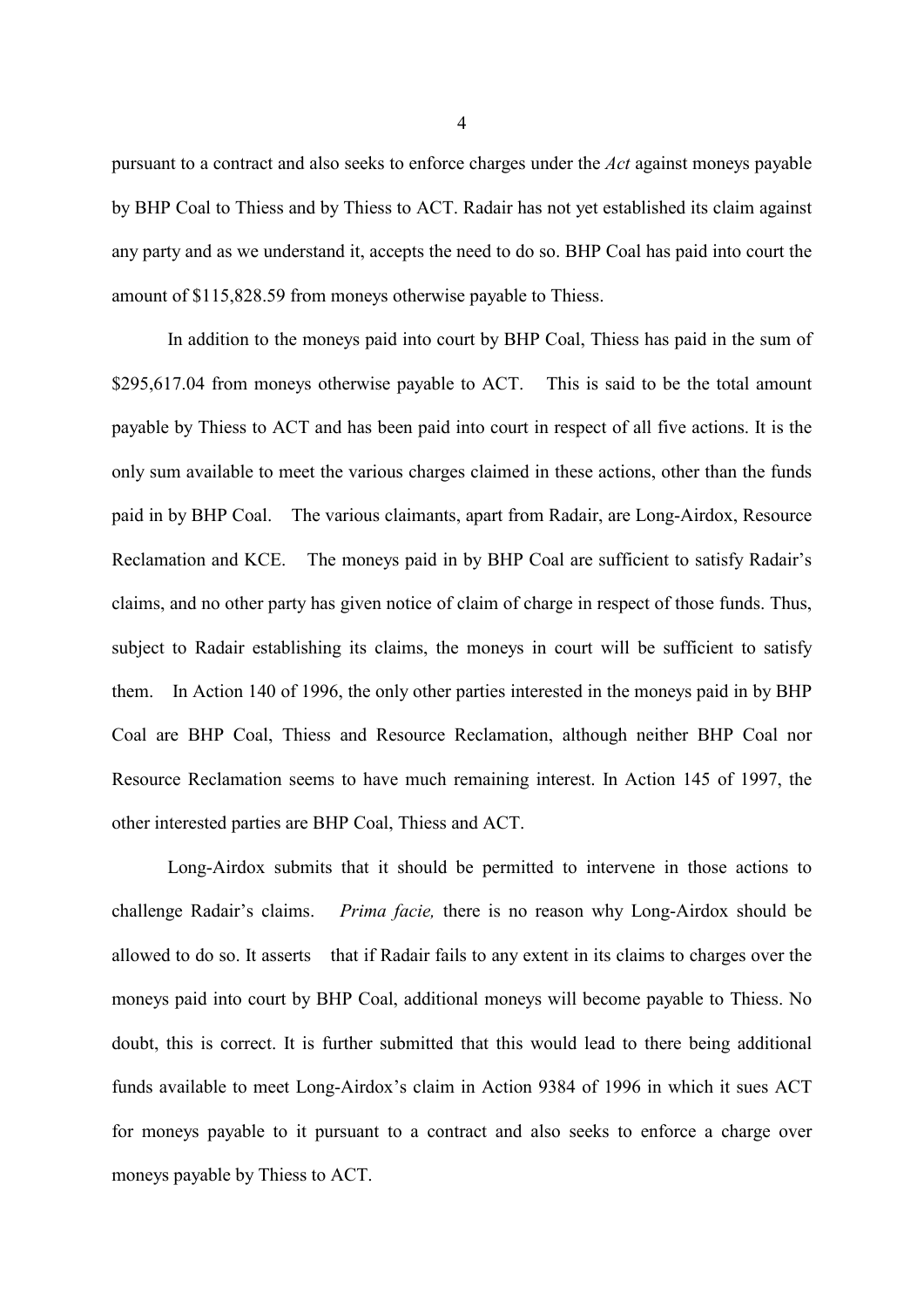The material does not disclose why the amount payable by Thiess to ACT (and therefore subject to Long-Airdox's charge) is likely to be affected by the amount which Thiess receives from BHP Coal. It is true, however, that in a letter dated 22 April 1997, the solicitors for Thiess suggested that the amount paid into court by that company was calculated after deducting the amount paid into court by BHP Coal. There is no explanation as to why this step was appropriate, nor was the matter addressed in argument. The implication appears to be that Thiess's obligation to ACT is in some way limited by the amount it is to receive from BHP Coal. The only relevant provision of the *Act* appears to be sub-s. 5(3) which provides:-

"The total amount recoverable under the charges of subcontractors shall not exceed the amount payable to the contractor or subcontractor under his contract or subcontract, as the case may be."

Given the poor drafting of the *Act*, there is always room for argument as to the variable meanings of the terms "contractor" and "subcontractor", but this sub-section was considered in *Hewitt Nominees v. The Commissioner for Railways* [1979] Qd.R. 256 and again, very recently, in *Hamilton Australia Pty. Ltd. v. Milson Projects Pty. Ltd.* [1997] 2

Qd.R. 355. In the latter case, this court held, expressly following *Hewitt Nominees*, that:-

"Subsection (3), being aimed at the situation where several subcontractors claim against the same fund, limits the total amount recoverable under charges upon that fund to the total amount of that fund." (p. 360)

The expression "the same fund", is not derived from the *Act* but clearly, it refers to the

amount due by one party to another against which amount notices of claim of charge have

been lodged. In *Hewitt Nominees* at p.263, W.B. Campbell J. said:-

"Subsection (3) of s. 5 does not affect the construction I have placed on  $s.5(1)$ because it, in plain words, merely limits the total amount recoverable under charges to the amount payable to the particular person in the contractual hierarchy from whom the amounts of the charge are sought."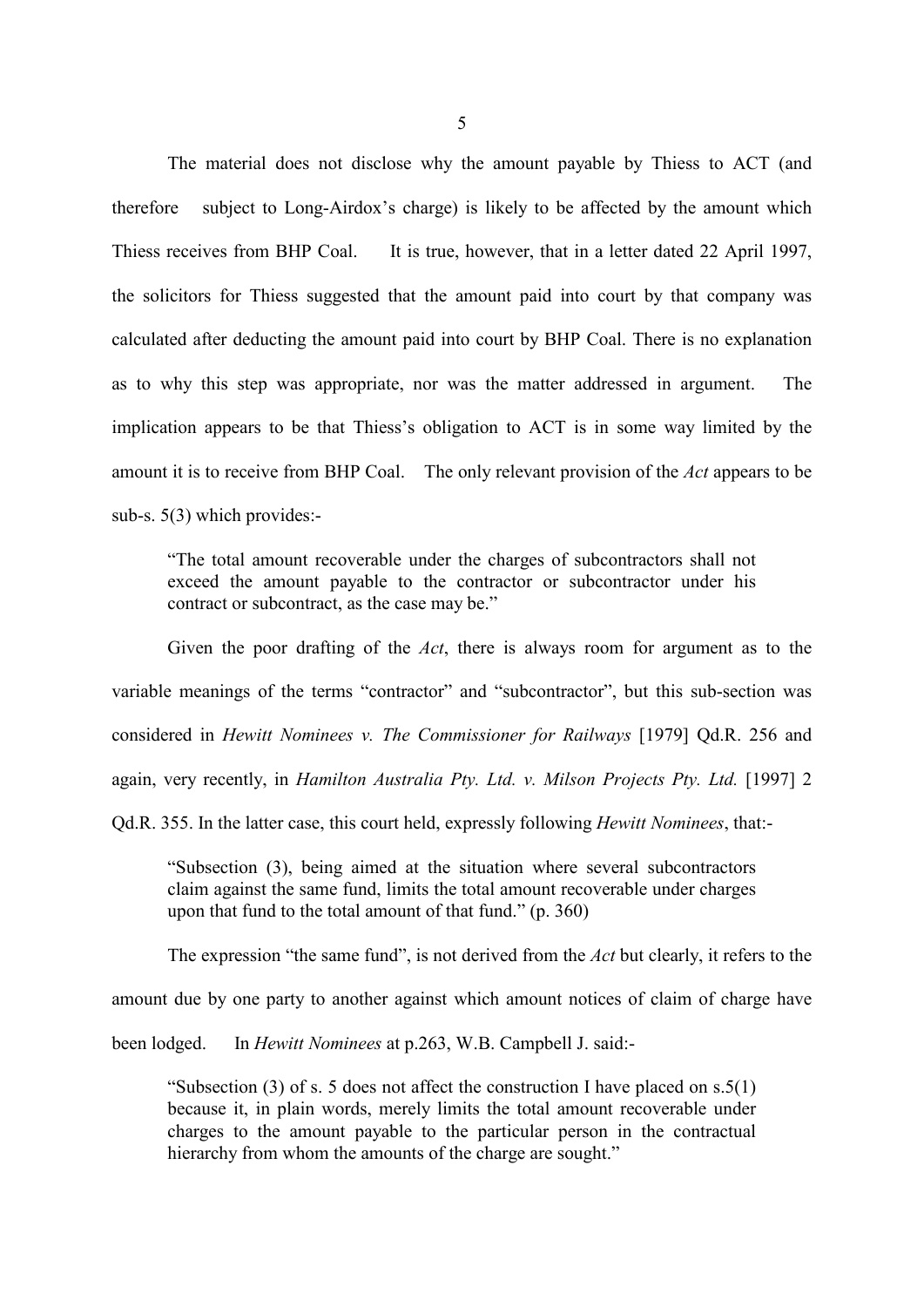Again, at p. 265, his Honour said:-

"Section 6(3) of the *Act* limits the total amount recoverable under charges to the amount payable to the particular contractor or subcontractor under his contract or subcontract and s.8 provides in the case of insufficiency of money, for the abatement of two or more claims in proportion to the amounts of the claims."

(The reference to  $s.6(3)$  is apparently an erroneous reference to  $s.5(3)$ .)

These cases make it clear that the reference to "the amount payable to the contractor or subcontractor" in s.5(3) is a reference to the amount payable by an employer (or a superior contractor) to a contractor (or subcontractor) with whom the former has contracted. The claiming subcontractor identifies that fund by the notices given pursuant to s.10 of the *Act*. Long-Airdox's claim is against moneys payable by Thiess to ACT. Subject to any special provision to the contrary in their contract, the amount payable by BHP Coal to Thiess will not affect the amount of such moneys. The effect of the *Act* is that an intermediate contractor may be obliged to pay amounts owed to its own sub-contractor to sub-contractors "further down the line" with whom the said intermediate contractor has no contractual relations. It may also be deprived of moneys payable to it because charges have been claimed against those moneys. One would expect that the obvious problems posed by this statutory regime could be addressed by appropriate contractual terms designed to ensure that subcontractors are paid.

 That may have been the intention of the legislation. The Court of Appeal in New Zealand said as much concerning similar legislation in *In ReWilliams, ex parte The Official Assignee* (1899) 17 NZLR 712 at pp. 719-720. The relevant legislation conferred a wider range of securities (including security over land and chattels) upon a wider range of creditors (including contractors and workers) than does the Queensland legislation. Edwards J. said, apparently with the approval of the other members of the court, of a section similar in some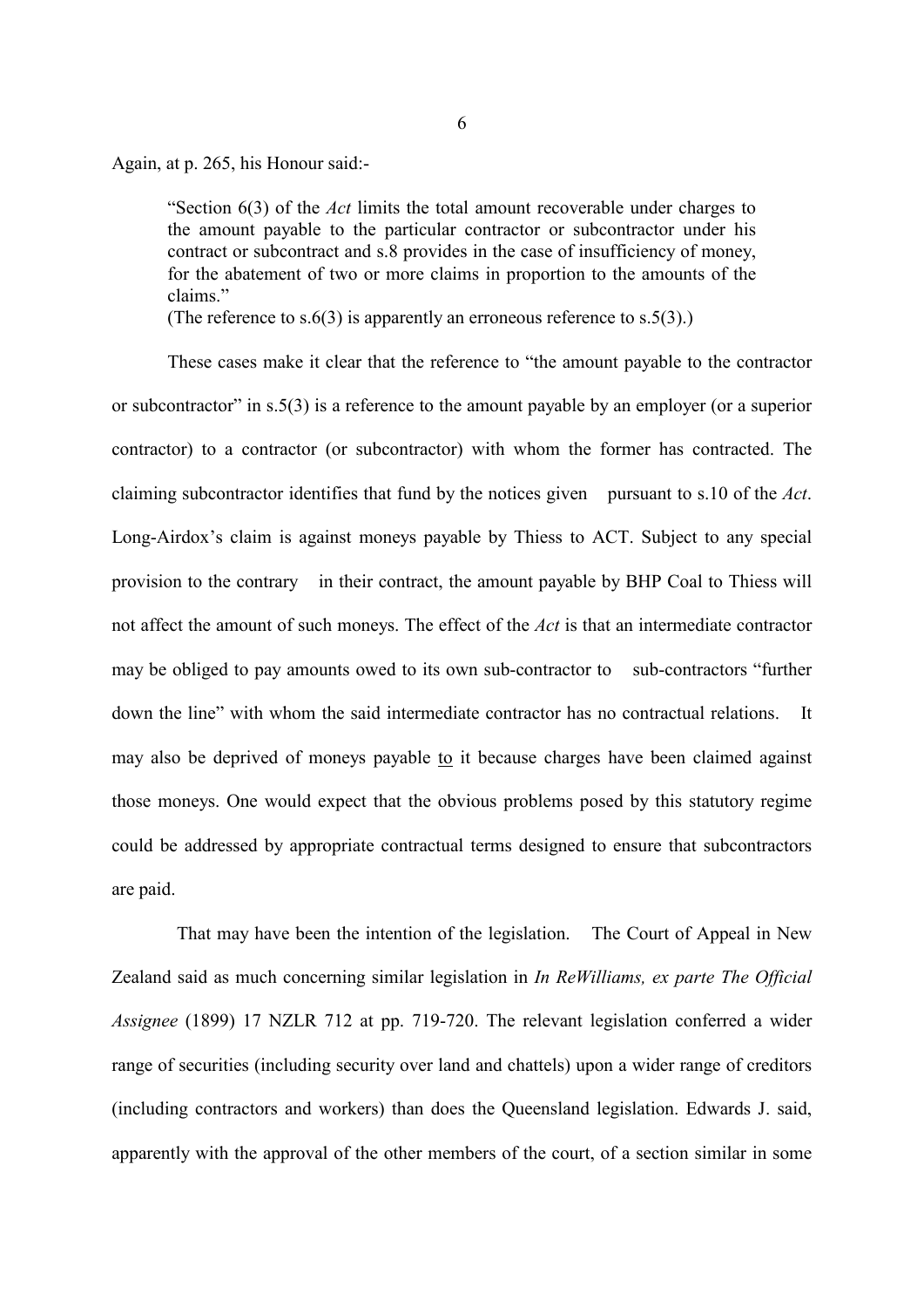respects to our s.5:-

"...Under it a subcontractor, or a workman employed by a subcontractor, may, to the extent of the moneys owing by the employer to the contractor, assert a lien upon the land or chattel of the employer, though the effect of such a claim may be to defeat the rights of the contractor or of intermediate subcontractors. The results at first sight may appear to be of a startling character. For example, a workman employed by a subcontractor may assert a lien upon the land or chattel ... to the prejudice of the original contractor, though nothing whatever is owing by such original contractor to the subcontractor who employs the workman...

If, however, a contractor should pay his subcontractor in full, which in many cases he may be compelled to do in order to get the work done, he must bear the loss. The only principle upon which such results can depend must be that the workman who does the work is intended, to the extent provided by the statute, to have a charge upon the land or chattel upon which the work is done, and that the contractor and all those who contract under him are charged with the duty of seeing that such workman is paid, and, if they fail so to do, to the extent provided by the statute they must bear the loss. A statutory relation, quite independent of contract, is thus created between the employer and the workman"

At p.721 these general observations were applied to provisions of the legislation

which were equivalent to the present provisions. His Honour said:-

"Here, again, the same principle is apparent, that the man who actually does the work is entitled to be paid, though the result may be to injure the employer, or the intervening contractors who do not actually perform the work."

The decision in *Williams* has often been followed in Australia. See for example the

decision of the High Court in *Stapleton v F.T.S. O'Donnell Griffin & Co (Q) Pty Ltd* (1961)

108 CLR 106 at p. 114 and the cases there cited. Although this aspect of the reasoning in the

case appears not to have been considered, there is no reason to doubt its correctness.

To the extent that Long- Airdox is entitled to a charge against moneys payable by Thiess to ACT, the relevant fund is the amount payable under the contract between Thiess and ACT. It has no interest in Thiess's relationship with BHP Coal unless the amount payable or likely to be paid by Thiess to ACT will be reduced in some way as a result of that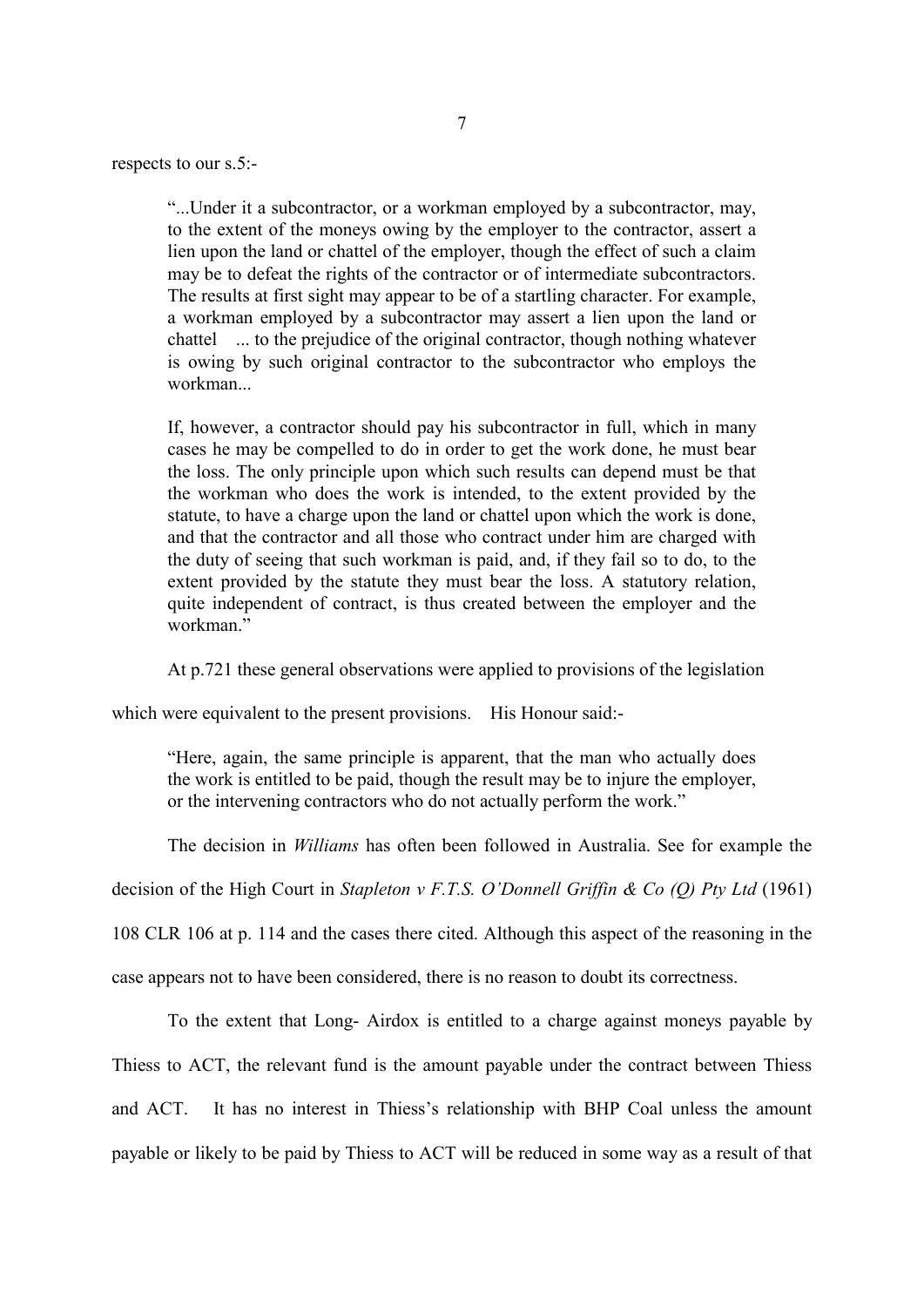relationship. We have in mind circumstances such as a contractual tie between the amount payable to ACT and the amount received by Thiess or the possibility of Thiess's insolvency. The courts have recognized that where there is a risk that the defendant in an action may dissipate its assets in such a way as to deprive the plaintiff of the benefit of success in that action, it may intervene to prevent such dissipation by way of a so-called "Mareva" injunction. Where an amount which is subject to a charge might be affected by the conduct of the party to whom such amount is otherwise payable, it may be that the court will intervene in a way which is analogous to the "Mareva" process. Long-Airdox has not sought such relief, nor has it suggested that Thiess is insolvent. It has suggested that Thiess may not be interested in defending Radair's claim, but there is no evidence which would suggest that Thiess was so conducting itself as to dissipate moneys to which it may be genuinely entitled. Long-Airdox has no right to be heard in respect of Radair's claim to a charge over moneys otherwise payable by BHP Coal to Thiess.

The learned Judge at first instance ordered consolidation of all five actions upon the basis that all claimant sub-contractors were entitled to share in the funds paid into court by BHP Coal and Thiess and to permit Long-Airdox (and perhaps other sub-contractors) to be heard in opposition to Radair's claim. We consider that only Radair may be entitled to charges over the BHP Coal moneys and that Long-Airdox and the other subcontractors have no interest in proceedings brought to establish such charges. In those circumstances, Radair submits that the order for consolidation should be set aside. That company is only interested in Actions 140 and 145 of 1998, and so the submission should be limited to the order for consolidation as it applies to them.

All five actions involve claims against moneys payable by Thiess to ACT, and to that extent, there would be some point in maintaining the consolidation. However Radair now

8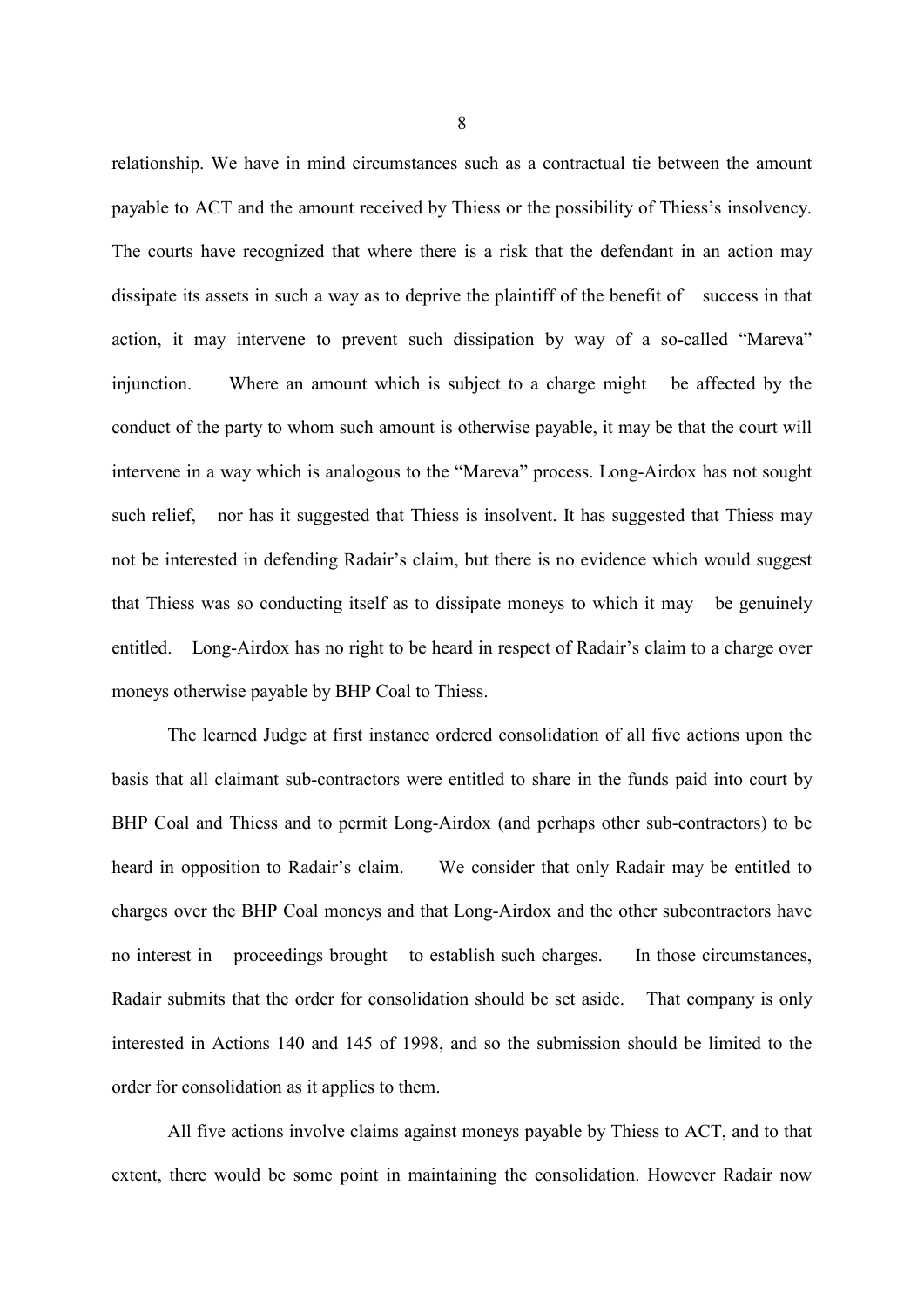indicates that as its claims can be satisfied from the BHP Coal moneys, it does not wish to proceed further against the Thiess moneys. No doubt there are legitimate advantages to Radair in being permitted to proceed with its actions in the District Court at Mackay rather than in the consolidated action in this court. In the circumstances, the best course would be to set aside the order for consolidation insofar as concerns the Radair actions to permit Radair to proceed to establish its claims in those actions. It will then, presumably, discontinue against the other defendants. Radair offered an undertaking that it would not proceed further to enforce its charge against the Thiess moneys, but we see no value in requiring it.

The formal orders will therefore be as follows:-

- (a) A declaration that as to the moneys in court in the action commenced by Plaint No. 140 of 1996 in the District Court at Mackay, only such persons as have given to BHP Australia Coal Pty. Ltd. notices of claim of charge pursuant to and in accordance with s.10 of the *Subcontractors' Charges Act* 1974 and otherwise have established or subsequently establish their entitlement thereto are entitled to charges over such moneys pursuant to the said *Act*.
- (b) A further declaration that as to the moneys in court in the action commenced by Plaint No. 145 of 1996 in the District Court at Mackay, that only such persons as have given to BHP Australia Coal Pty. Ltd. notices of claim of charge pursuant to and in accordance with s.10 of the *Subcontractors' Charges Act* 1974 and otherwise have established or subsequently establish their entitlement thereto are entitled to charges over such moneys pursuant to the said *Act*.
- (c) An order that insofar as concerns the said actions, the order for consolidation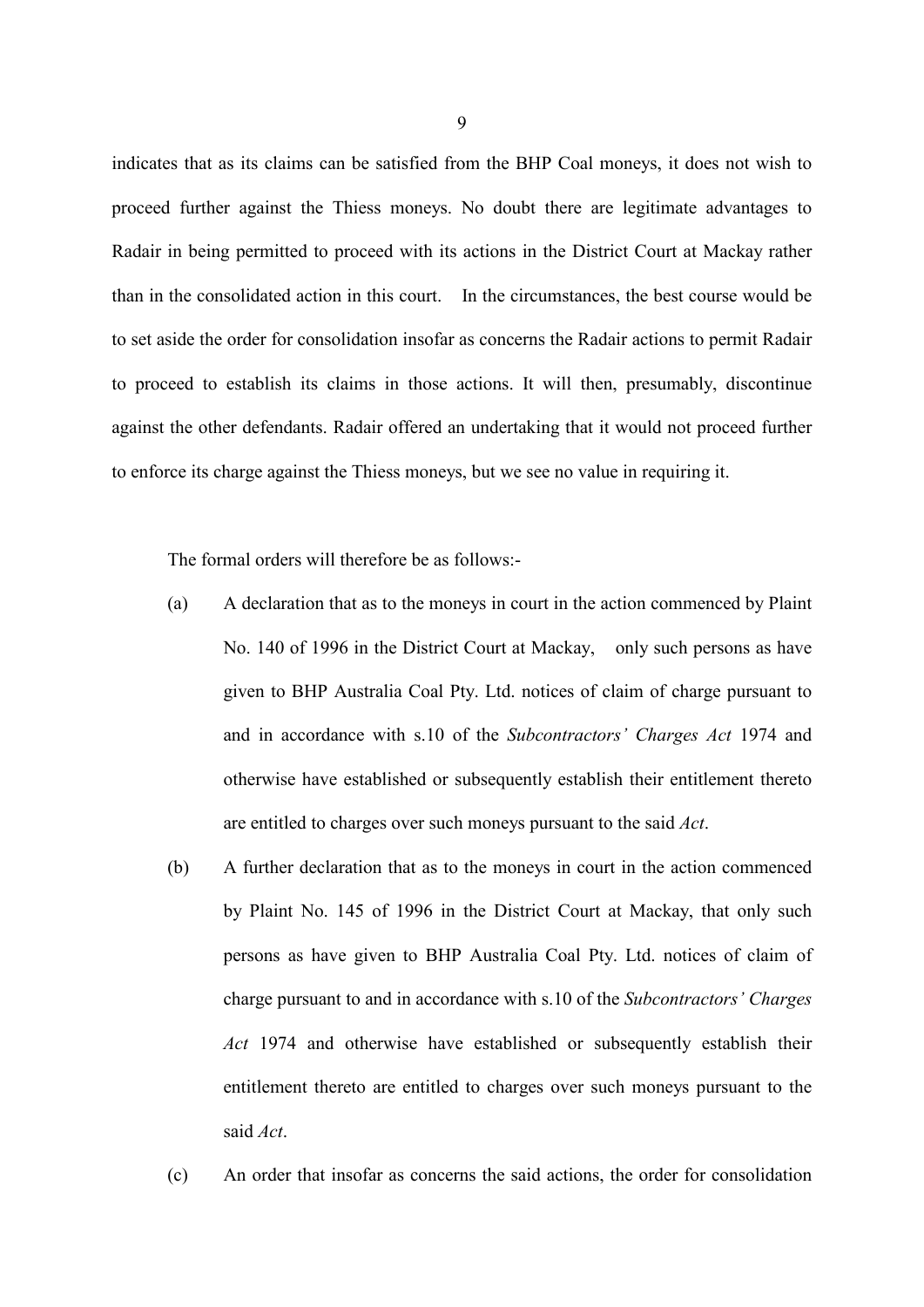made on 20 February 1997 be set aside and that those actions be remitted to the District Court at Mackay.

- (d) Further order that the moneys paid into court by BHP Australia Coal Pty. Ltd. in the said actions be paid to the Registrar of the said District Court to abide the order of that court.
- (e) Further order that all other orders made on 20 February 1997 or thereafter in connection with the consolidated action be set aside insofar as they concern the said actions.

In view of Radair's judgment against Resource Reclamation, we originally proposed a declaration that it was entitled to the sum of \$59,225.82, being part of its claim in Action 140 of 1996. After further consideration, it now appears to us that such order should not be made. Although there may not be much in dispute as between Radair, BHP Coal and Thiess, there has, as far as we are aware, been no formal proof of, or admission as to numerous relevant matters, including the amount secured by the charge and the extent of Radair's compliance with the formal requirements of the *Act*, other than as between Radair and Resource Reclamation.

Long-Airdox has also made submissions as to the proposed orders for costs. As far as we can discern, the only variation from the orders proposed in my earlier reasons concerns the costs below. Long-Airdox points out that paragraphs 1 and 2 of Radair's summons sought orders concerning the validity of notices of claim of charge given by Long-Airdox to BHP Coal. Apparently, these notices were withdrawn prior to the issue of the summons. Long-Airdox submits that the costs order should exclude costs associated with these paragraphs. We see no reason to infer that the inclusion in the summons of these two paragraphs would, in the circumstances, have increased the costs in any significant way. In any event, given that